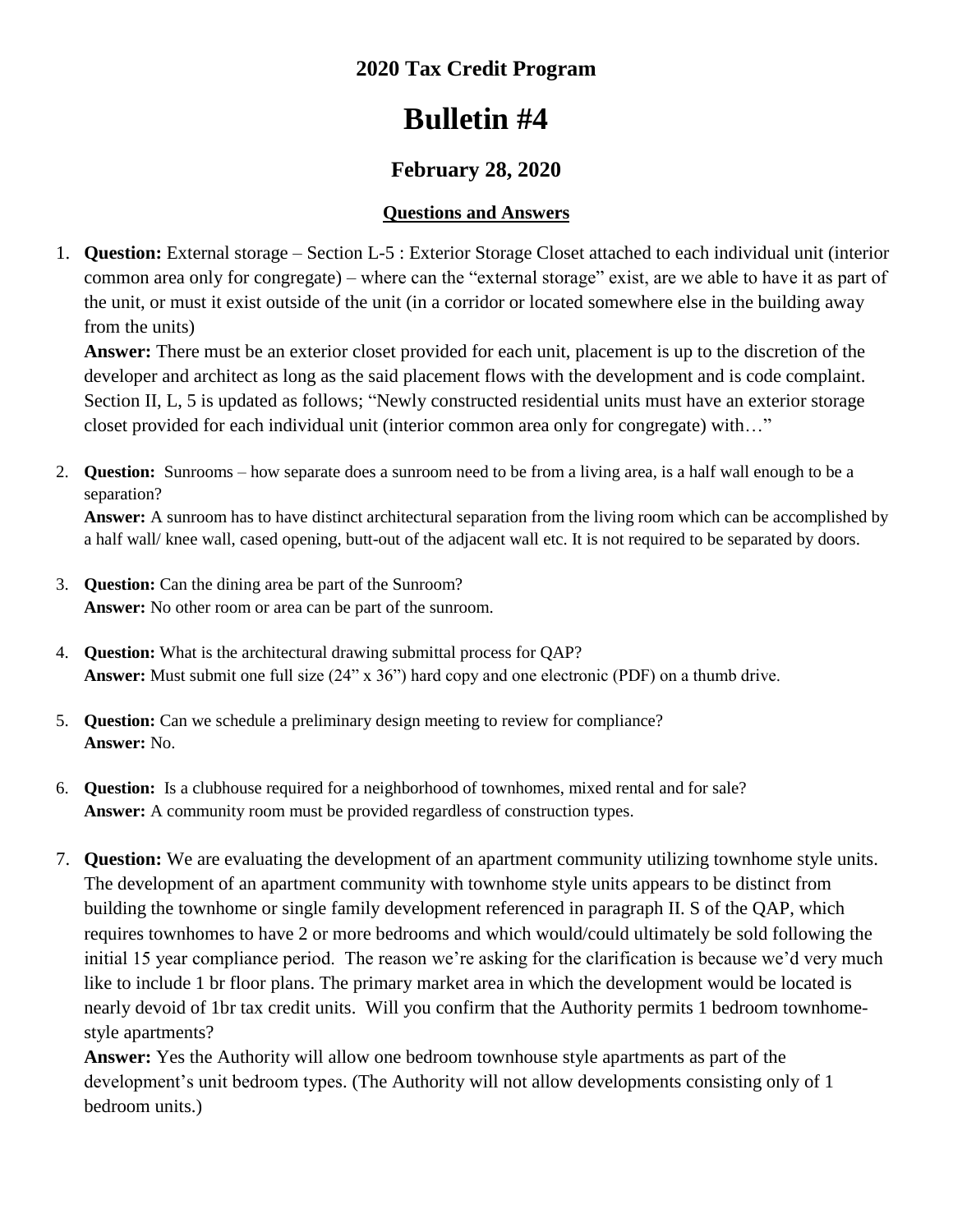**Clarification:** For the purpose of the QAP the definition of a "Townhouse" in section (II, S) is; "A single family dwelling unit constructed in a row of three or four attached units two or three stories tall in which each unit extends from foundation to roof with a yard or public way in the front and back. Each unit would be on a separate lot (property line between units) with its own separate street address. These units would be considered IRC R-3 buildings." Section II, S, 3, c has been updated to reflect this.

A "development" with townhouse style apartments constructed in a row or congregate of five or more units with a single building address with unit designations that would be considered IBC R-2 buildings are not classified as "Townhouse's" for purposes of the QAP Section II, S.

- 8. **Question:** Does the 32"x60" tub/shower mean nominal or interior clear dimensions or overall? There are very limited manufacturers that offer the 32"x60" nominal or interior clear dimension tubs. **Answer:** 32" x 60" is the call size or net size of the tub/shower.
- 9. **Question: Public use stairways to be galvanized steel.** This is very expensive and not necessary in protected interior stairwells. Please clarify as to whether this applies to exterior stairwells only. **Answer:** This section applies to exterior stair wells only. Note the section's header of "Exterior Stair, Railings, Columns & Signage. Interior stairs in heated and cooled areas are to be deigned to meet all applicable codes and requirements.
- 10. **Question:** Please provide clarification on the window and door warranty requirements. **Answer: Section II, I Windows and Doors is updated as follows; I. WINDOWS AND DOORS**

All windows and exterior doors must be Energy Star rated for zone south central, be of high quality, durability and must be installed per manufacturer's requirements to achieve at least a 10 year warranty for windows and 1 year warranty for Fire Rated doors. Developments are required to provide the Authority a written manufacturer warranty. This can be submitted with the placed in service application.

- 11. **Question:** Metal clad steel edge doors and frames are acceptable for use in firewalls only. Does this mean we are not allowed to use metal edged doors and frames in non-rated walls? **Answer:** Correct, metal clad steel edge doors and frames are only acceptable for use in firewalls.
- 12. **Question:** Windows should not have J mold for brick and correct J mold for siding applications. Is a window that has an integrated J design for use in both brick and siding applications acceptable? **Answer:** Yes integrated J-Channel designed for use in brick and siding applications is acceptable as long as the J-Channel width is of the correct size for receiving the applied siding veneer.
- 13. **Question:** Counter tops may be manufactured post form, granite or solid surface. Please clarify as to whether post form laminate tops are acceptable. **Answer:** Post form laminate tops are acceptable.
- 14. **Question:** Refrigerator, range and kitchen sink must be ADA certified. Appliance and plumbing representatives we have talked to on ADA appliances/sinks have all indicated these items are not ADA certified but rather designed to be compliant with ADA. We are not aware of any ADA certification process for fixtures. Please clarify that these items can be ADA compliant rather than certified.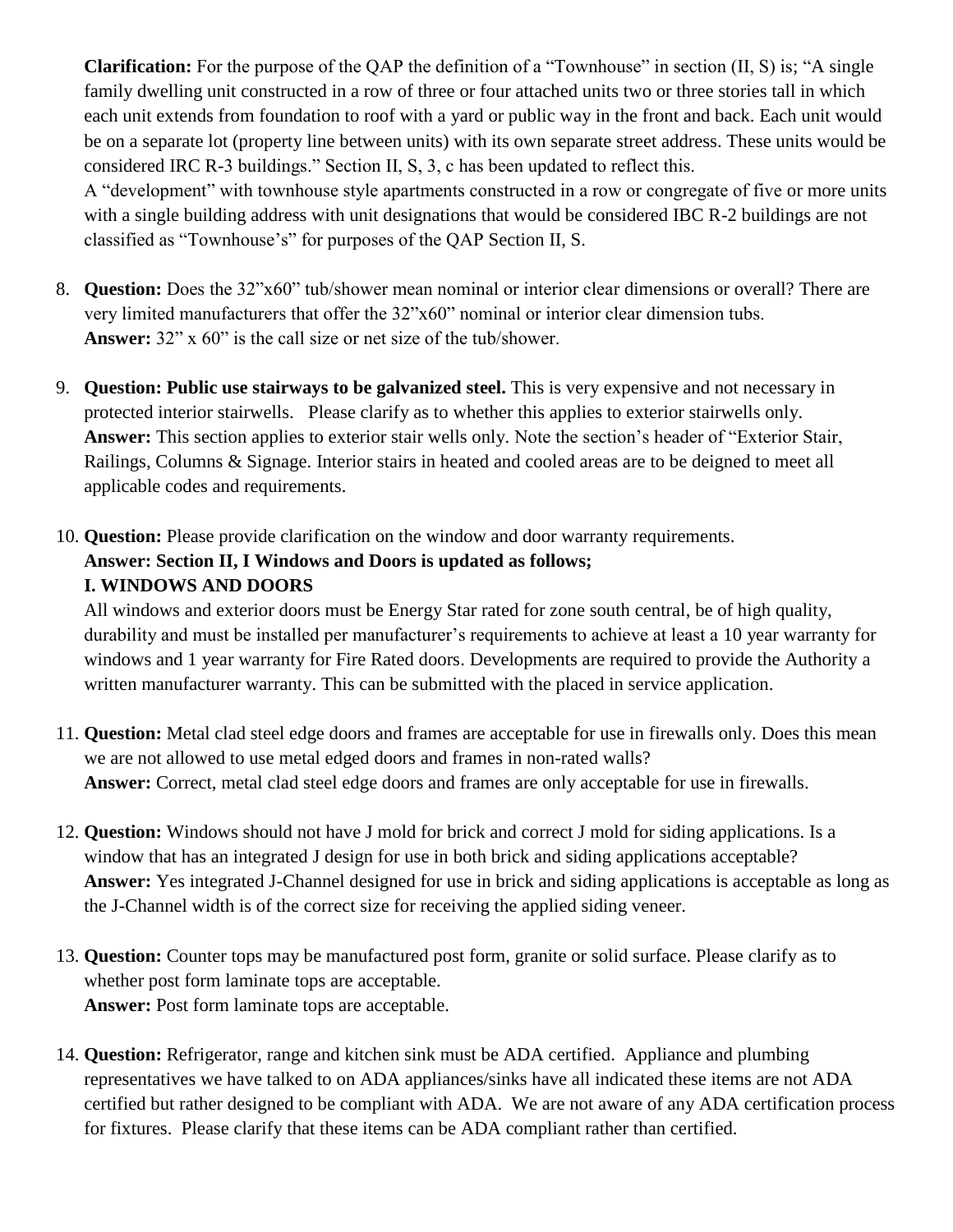**Answer:** Correct these products were incorrectly listed as "compliant" instead of "certified". These sections have been clarified.

- 15. **Question:** Under the unit requirements, page B-5, the units are required to have a "laundry room". Does this need to be an actual room? Or is a laundry closet (min 36" deep) acceptable? **Answer:** A laundry closet is permissible if 36" deep measured from the back of the door.
- 16. **Question:** With regard to the brick veneer requirements, in meeting the percentage requirements is it required to have brick veneer at 100% of the perimeter of the building or can we have areas where siding extends to the building slab without brick, as long as we meet the percentage requirement? **Answer:** In regards to the brick or stone veneers of a building, you also have to apply the requirements in Section II, E, 5, 6 and Section II, F, 1. Developments cannot have areas that the siding extends to the building slab and brick or stone veneer is required on all exterior wall faces.
- 17. **Question**: Is SC Housing going to review the washer and dryer requirements specifically for rehabilitation projects.

**Answer**: Section II, C, 4, c has been updated as follows:

a. The number of commercial grade washers and dryers required per development is based upon the total units in the development as follows:

| $0-15$ units  | 2 Washers and Dryers  |
|---------------|-----------------------|
| 15-30 units   | 3 Washers and Dryers  |
| 30- 60 units  | 6 Washers and Dryers  |
| 61-100 units  | 8 Washers and Dryers  |
| 101-150 units | 10 Washers and Dryers |
| 151-250 units | 12 Washers and Dryers |
| $250+$ units  | 15 Washers and Dryers |

- 18. **Question:** Rehabilitation project: Section II, B, 5, c, is this a requirement in an existing site with no existing roll in showers and required for all Type A units? **Answer:** Yes this requirement applies to both new construction and rehabilitation projects.
- 19. **Question:** Rehabilitation project: Section II, B, 5, d, some existing apartment communities do not have the half bath on the first floor and cannot be reasonably added. How is this to be addressed? **Answer:** This section does not apply to rehabilitation projects unless it's a gut rehab including plumbing.
- 20. **Question:** Rehabilitation project: Section II, B, 8, Breezeways: 48" minimum path of travel is required through building breezeways. Most breezeways are less than 48" and once the site is built, there is no control to change. How is this to be addressed? **Answer:** This section does not apply to rehabilitation projects although all current egress and accessibility codes and regulations must be met.
- 21. **Question:** Rehabilitation project: Section II, B, 9, Moisture resistant gypsum board must be installed on all ceilings and walls of bathrooms, on all walls of laundry rooms, mechanical closets and exterior storage closets, and behind kitchen sink base and dishwasher.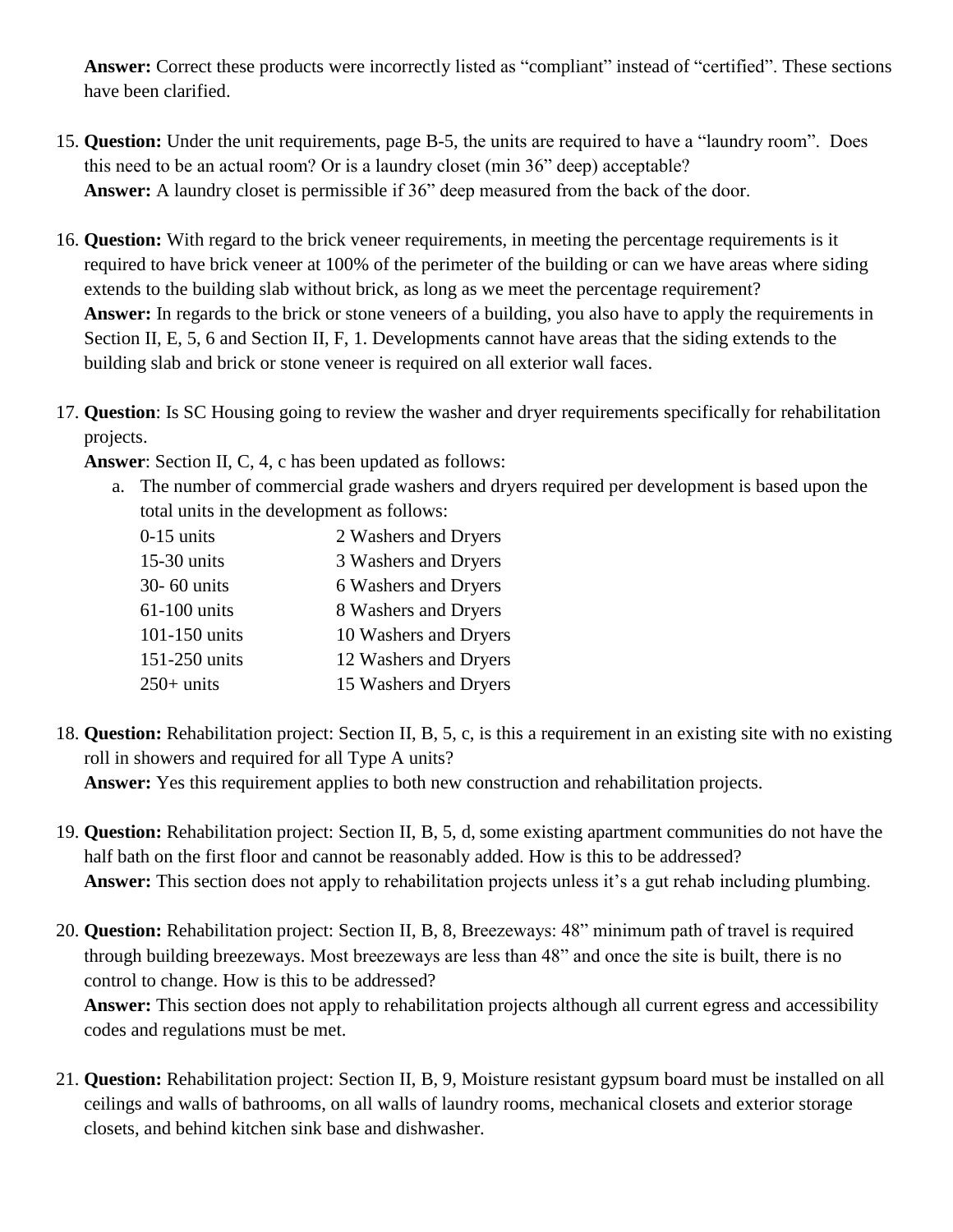The ceilings, laundry rooms, mechanical closets and exterior storage closets are not built with moisture resistant drywall; it would not be prudent to change.

**Answer:** This section does not apply to rehabilitation projects unless there is a proposal to replace that area of gypsum board.

22. **Question:** Rehabilitation project: Section II, B 10, Water-resistant gypsum board or equivalent shall be provided behind any tub/shower unit located on an exterior wall.

Some exterior walls were not built with drywall behind the tubs. It is not typical to install unless the building inspector has required. In all cases, on a party wall, the drywall is installed. During the initial inspection phase, the wall behind the tub would have to be cut out to confirm and priced accordingly. In most cases, the drywall behind the tubs cannot be identified as moisture resistant without removal of the drywall around the tub with enough removal to see behind the tub.

**Answer:** This section does not apply to rehabilitation projects unless there is a proposal to replace that area of gypsum board.

23. **Question:** Rehabilitation project: Section II, C, 7, b, I, There must be at least one handicap parking space for each designated accessible unit that must be the nearest available parking space to the unit and all handicap parking spaces and associated aisles must be concrete. Is this required for rehabilitation projects also?

**Answer:** Only if you are adding, replacing or reworking the parking surfaces or spaces.

24. **Question:** Rehabilitation project: Section II, H, 5, Framing of roof and ceiling systems to allow the full depth of ceiling insulation to extend over the top plate of the exterior wall. Is this required on an existing building?

**Answer:** Does not apply to rehabilitation projects.

- 25. **Question:** Rehabilitation project: Section II, H, 6, Exterior walls R-13 insulation. Is this wall insulation upgrade required on existing buildings? **Answer:** Does not apply to rehabilitation project unless the scope requires opening of the wall.
- 26. **Question:** Rehabilitation project: Section II, H, 9, Unit party walls and floor assemblies require sound proofing (sound batt insulation) to achieve a rating of STC 54. How is this to be accomplished on existing buildings?

**Answer:** This may be accomplished by adding an STC prescriptive to the wall or ceiling assembly.

27. **Question:** Rehabilitation projects: Section II, I, 1, Door sizes for rehabs? Are solid wood doors required? Exterior doors 3-0 in width?

**Answer:** Section II, I, 1, 2 has been updated for clarity as follows;

- 1. All interior doors must:
	- a. Be side hinged
	- b. Be hollow core paneled hardboard, paneled solid wood or hollow core flush hardwood doors.
	- c. Bedroom doors must be 3-0. Does not apply to rehabilitation projects.
	- d. Bath doors minimum of 2-8. Does not apply to rehabilitation projects.
	- e. Closet doors minimum of 2-6. Does not apply to rehabilitation projects.
	- f. Pantry doors minimum 2-0. Does not apply to rehabilitation projects.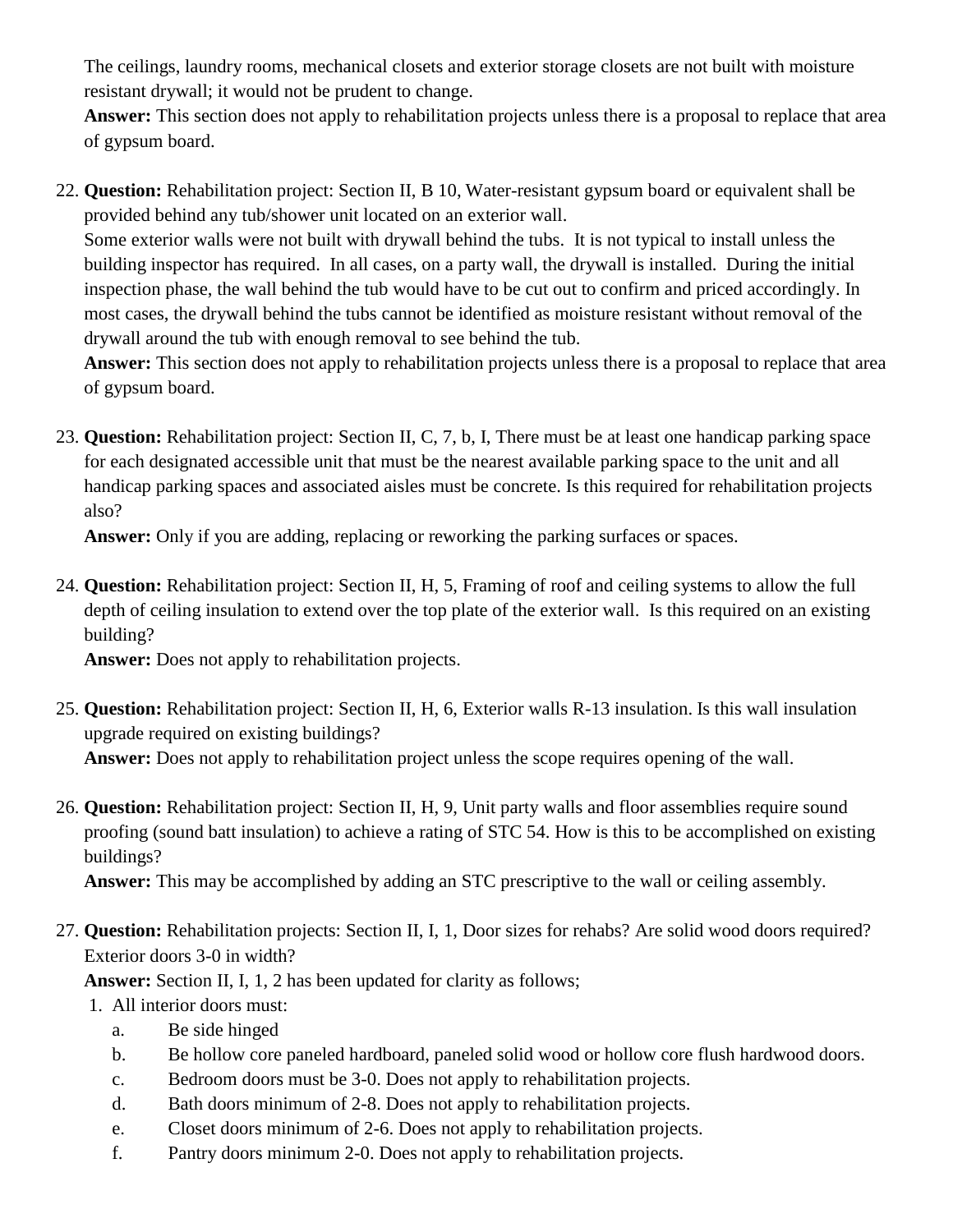- g. Hollow core, flush lauan doors are prohibited.
- h. ADA accessible doors at common areas and Type A units must:
- i. Have ADA lever hardware.
- ii. Be 3-0 minimum.
- i. Have a 3/4" minimum air space at bottom of door measured from finished floor for air circulation.
- j. Louvered doors at HVAC closet for air handler return are acceptable.
- 2. All exterior doors must be Energy Star metal-clad or fiberglass doors and must:
	- a. Metal clad steel edge doors and frames are acceptable for use in firewalls only.
	- b. Provided door manufacturers data sheet (s) with plans.
	- c. Be side hinged.
	- d. Be a minimum of 3-0 in width (34" clear width). For rehabilitation projects 2-10 width doors shall be permitted and shall provide a clear width of not less than 32 inches where measured between the face of the door and the stop, with the door open 90 degrees if door is located in a masonry wall prohibiting increasing the door width.
	- …
- 28. **Question:** Rehabilitation project: Section II, I 3, d, Be single hung, double hung, casement or awning. Sliding windows are prohibited. . In a rehab property, can this requirement be waived and sliding windows be allowed to replace existing sliding windows where it is impractical to change? **Answer:** No, waivers are not accepted.
- 29. **Question:** Rehabilitation project: Section II, J, 3, All units must have an 18 cubic foot minimum Energy Star rated frost free refrigerator freezer with ice maker. Can this be waived for rehabs? **Answer:** Section II, J, 3 has been updated as follows: All units must have an 18 cubic foot minimum Energy Star rated frost free refrigerator freezer with ice maker; rehabilitation projects must provide a 14 cubic foot minimum Energy Star rated frost free refrigerator. Ice maker not required in rehabilitation projects if cost prohibitive base on plumbing.
- 30. **Question:** Rehabilitation project: Section II, J, 3, a, Doors must open beyond 90 degrees to allow bin removal. Can this be waived on rehabs? **Answer:** No.
- 31. **Question:** Rehabilitation project: Section II, K, 2, Vanities cabinets shall be provided in all units and must be 36" minimum. Is this required in rehabilitation projects? **Answer:** Section II, K, 2 has been updated as follows: Vanities/cabinets shall be provided in all units and must be 36" minimum. Vanities/cabinets for rehabilitation projects shall be 24" minimum.
- 32. **Question:** Rehabilitation project: Section II, K, 7, Water closets must be centered, at a minimum, 18 inches from sidewalls, vanity/lavatories and bath tubs and be clearly marked on the plans. Can this be waived on rehabs (except UFAS units)?

**Answer:** Section II, K, 7 has been updated as follows: Water closets must be centered, at a minimum, 18 inches from sidewalls, vanity/lavatories and bath tubs and be clearly marked on the plans. Does not apply to rehabilitation projects unless UFAS unit or a gut rehab including plumbing; however it must meet current code requirements.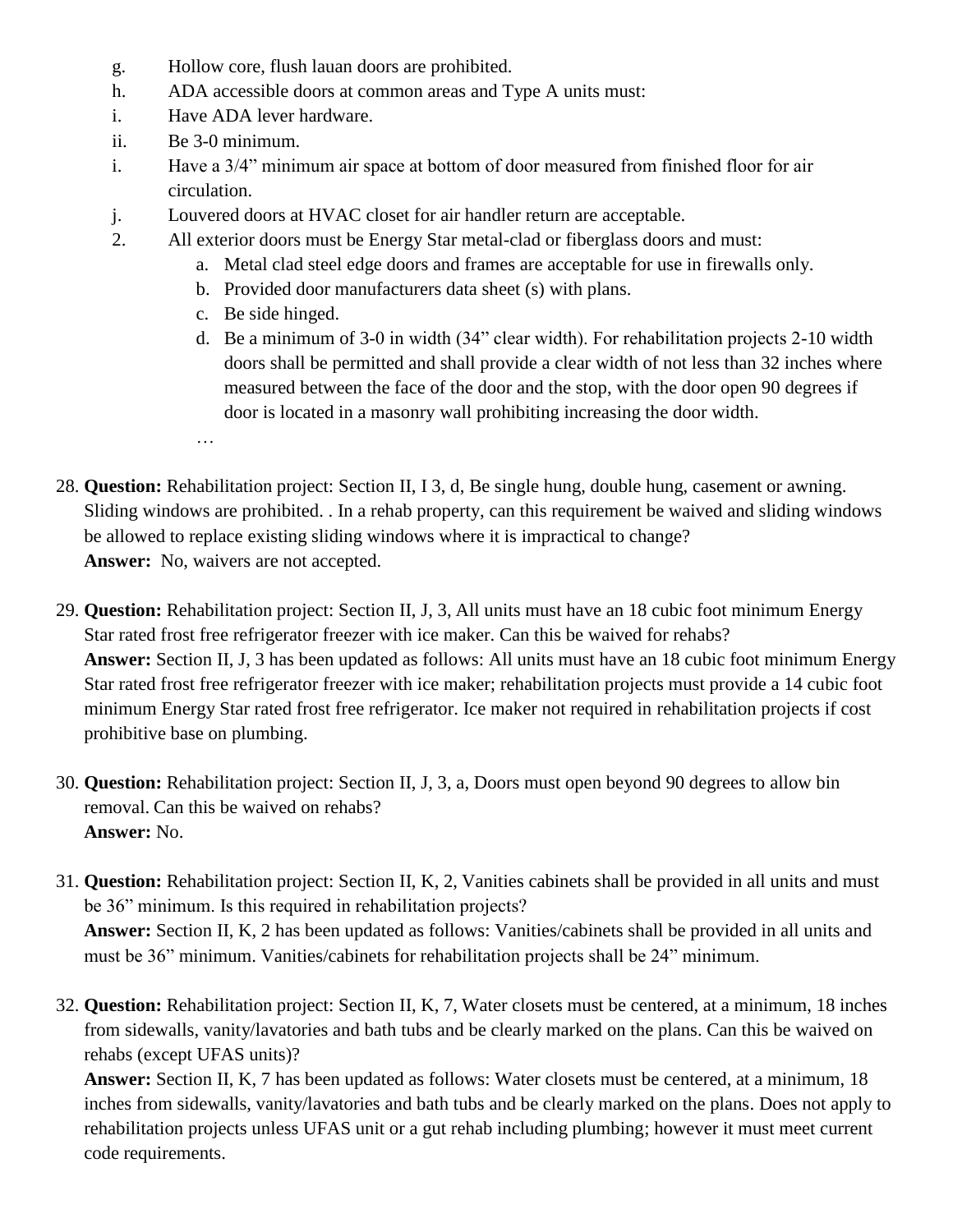- 33. **Question:** Rehabilitation project: Section II, K, 8, a, must contain a roll in shower and is this required in rehabilitation even if walls have to be moved? **Answer:** Yes.
- 34. **Question:** Rehabilitation project: Section II, L, 5, c, storage closets may not have any dimension smaller than 36 inches in width or depth. Are rehabilitation projects required to provide this? **Answer:** Section II, L,5, c has been updated as follows: Storage closets may not have any dimension smaller than 36 inches in width or depth. Does not apply to rehabilitation projects.
- 35. **Question:** Rehabilitation project: Section II, M, 1, a, Must have a minimum depth of 36" measured from the back of the door. Where needed can we remove doors to accommodate the W/D? **Answer:** No.
- 36. **Question:** Rehabilitation project: Section II, M, 5, a, each clothes washer and dryer must be centered for a side approach only. Does this apply to rehabilitation projects? **Answer:** Section II, M, 5, a has been updated as follows: Each clothes washer and dryer must be centered for a side approach only. Rehabilitation projects can utilize front or side approach.
- 37. **Question:** Rehabilitation project: Section II, O, 4, Bottom of returns must be 12" minimum above FFE. Depending on the closet size, can this item be waived? **Answer:** No.
- 38. **Question:** Rehabilitation project: Section II, O, 14, a, Venting through the roof is prohibited. If existing does it have to be re-run? Does this requirement apply to rehabs without roof replacement? **Answer:** This provision applies regardless of roof replacement and any existing venting through roof must be addressed.
- 39. **Question:** Rehabilitation project: Section II, P, 11, Toilets must be centered, at a minimum, 18 inches from sidewalls, vanity/lavatories and bath tubs and be clearly marked on the plans. Can this be waived on rehabs (except UFAS units)?

**Answer:** Section II, P, 11 has been updated as follows: Toilets must be centered, at a minimum, 18 inches from sidewalls, vanity/lavatories and bath tubs and be clearly marked on the plans. Does not apply to rehabilitation projects unless UFAS unit or a gut rehab including plumbing; however it must meet current code requirements.

- 40. **Question:** Rehabilitation project: Section II, P, 12, c, 40 gallon for one and two bedroom units. Can we request a waiver for this requirement or utilize a booster on a 30 gallon water heater for rehabs? **Answer:** No.
- 41. **Question:** Rehabilitation project: Section II, P, 12, I, Elevated if necessary for proper pan drainage. Please confirm this requirement is for new construction only. **Answer:** This requirement applies to all projects, including rehabilitations.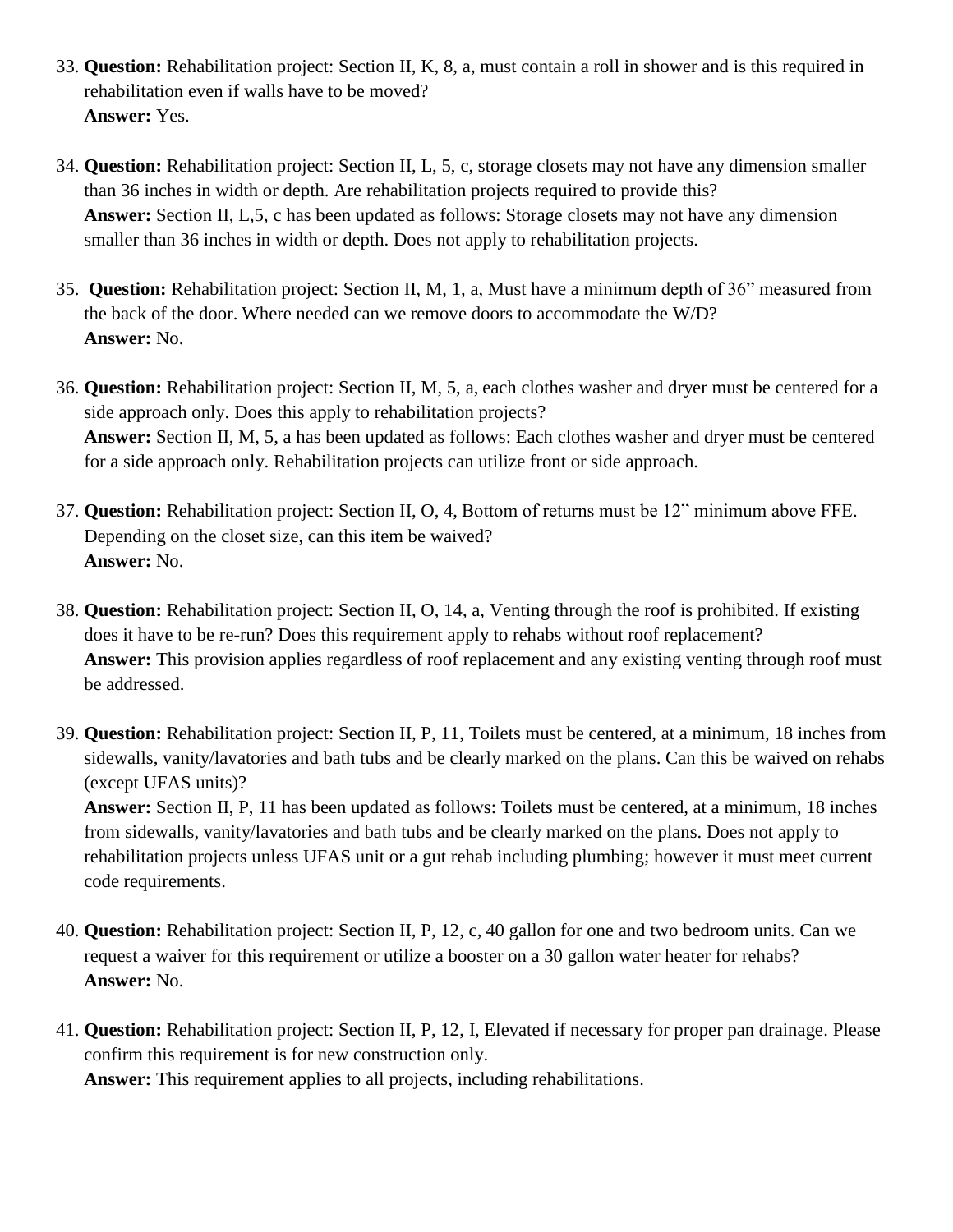- 42. **Question:** Rehabilitation project: Section II, P, 13, All hub drains serving HVAC condensate lines and water heater lines must be piped to the outside. Piping to the sanitary sewer is not allowed unless a primed p-trap is installed. Please confirm this requirement is for new construction only. **Answer:** This requirement applies to all projects, including rehabilitations.
- 43. **Question:** Rehabilitation project: Section II, P, 15, All single family, Townhouse, Duplex and single story development must supply a frost-proof faucet at the front and rear of each unit on the unit's water supply. In existing buildings, exterior walls were not built to allow 9" frost proof faucet. Please confirm for new construction only.

**Answer:** This requirement applies to all projects, including rehabilitations.

44. **Question:** Rehabilitation project: Section II, Q, 9, Overhead lighting is required in all bedrooms, bathrooms, laundry rooms, closets, and storage rooms and to be wall switched. Rehabs-Some laundry rooms do not have ceiling lights and storage rooms have pull chain lights not switched at the wall. Most bathrooms do not have both a ceiling light and one located over the vanity. On rehabs this would not be cost effective. Can there be some flexibility where impractical?

**Answer:** This requirement applies to all projects, including rehabilitations.

45. **Question:** TC Bulletin #2 Question 14: The bulletin stated that "Item 2(e) regarding the playground is still required." Please confirm that a playground complying with the requirements of the mandatory design criteria Section C Item 2(e) is required for a family rehabilitation project ONLY if the scope of work includes work on any existing playground equipment.

**Answer:** This is correct only if the playground is included in the scope of work for the rehabilitation.

46. **Question:** Rehabilitation project: Does SC Housing require red lined plans for rehabilitation projects. **Answer:** Section I, B, 5, e has been updated as follows: Plans are to be redlined for projects involving renovation and/or demolition of existing structures, proposed changes to building components and design and also describe removal and new construction methods."

#### 47. **Question:** What are the current adopted codes for South Carolina?

**Answer:** The applicant is responsible for knowing the current codes in South Carolina. Section I, A, has been clarified as follows: Construction must be in compliance with:

- 1. 2018 International Residential Code with South Carolina Building Code Council Modifications.
- 2. 2018 International Building Code with South Carolina Building Code Council Modifications.
- 3. 2018 International Mechanical Code with South Carolina Building Code Council Modifications.
- 4. 2018 International Plumbing Code with South Carolina Building Code Council Modifications.
- 5. 2018 International Fuel Gas Code with South Carolina Building Code Council Modifications.
- 6. 2017 International Electrical Code with South Carolina Building Code Council Modifications.
- 7. 2018 International Fire Code with South Carolina Building Code Council Modifications.
- 8. 2009 International Energy Conservation Code with South Carolina Building Code Council Modifications
- 9. Current Adopted Edition of the NFPA Codes and Standards.
- 10. ANSI 17.1 2017 Edition.
- 11. Americans with Disability Act.
- 12. Fair housing Act.
- 13. Section 504
- 14. HD Housing Quality Standards (HQS).
- 15. HUD Minimum Property Standards (MPS).
- 16. HD Uniform Physical Condition Standards (UPCS).